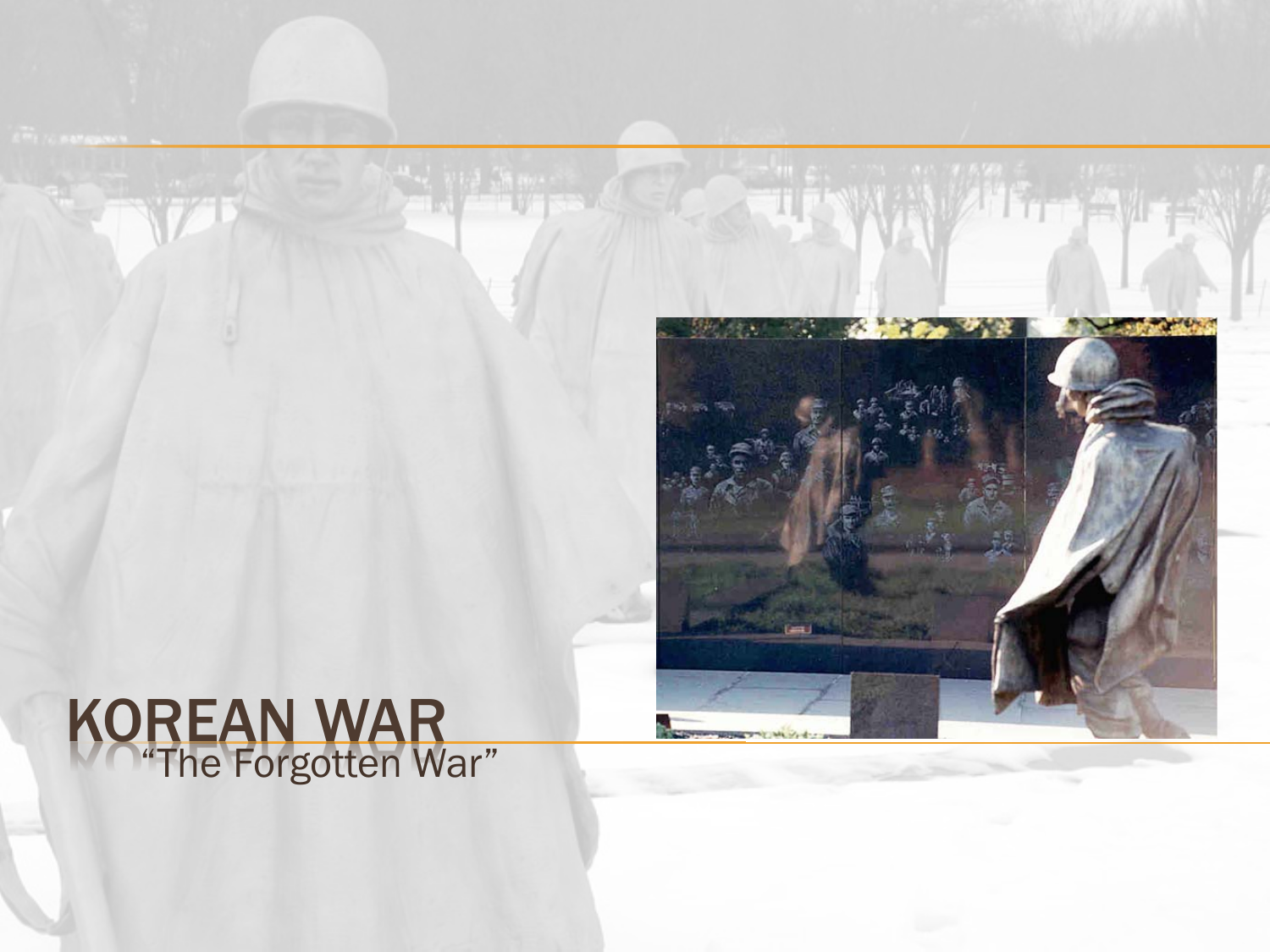# SOL NOTES

- Background: Korea (a Japanese colony) was occupied by the US and the USSR after WWII, divided at the 38th parallel (with Soviet Union in the North and US in the South).
- American involvement in the Korean War in the early 1950s reflected the American policy of **containment** of communism.
- After communist North Korea invaded South Korea, American military forces led a counterattack that drove deep into North Korea itself. Communist Chinese forces came into the war on the side of North Korea and the war threatened to widen, but eventually ended in a stalemate with South Korea free of communist occupation. Korea is still divided at the 38th parallel.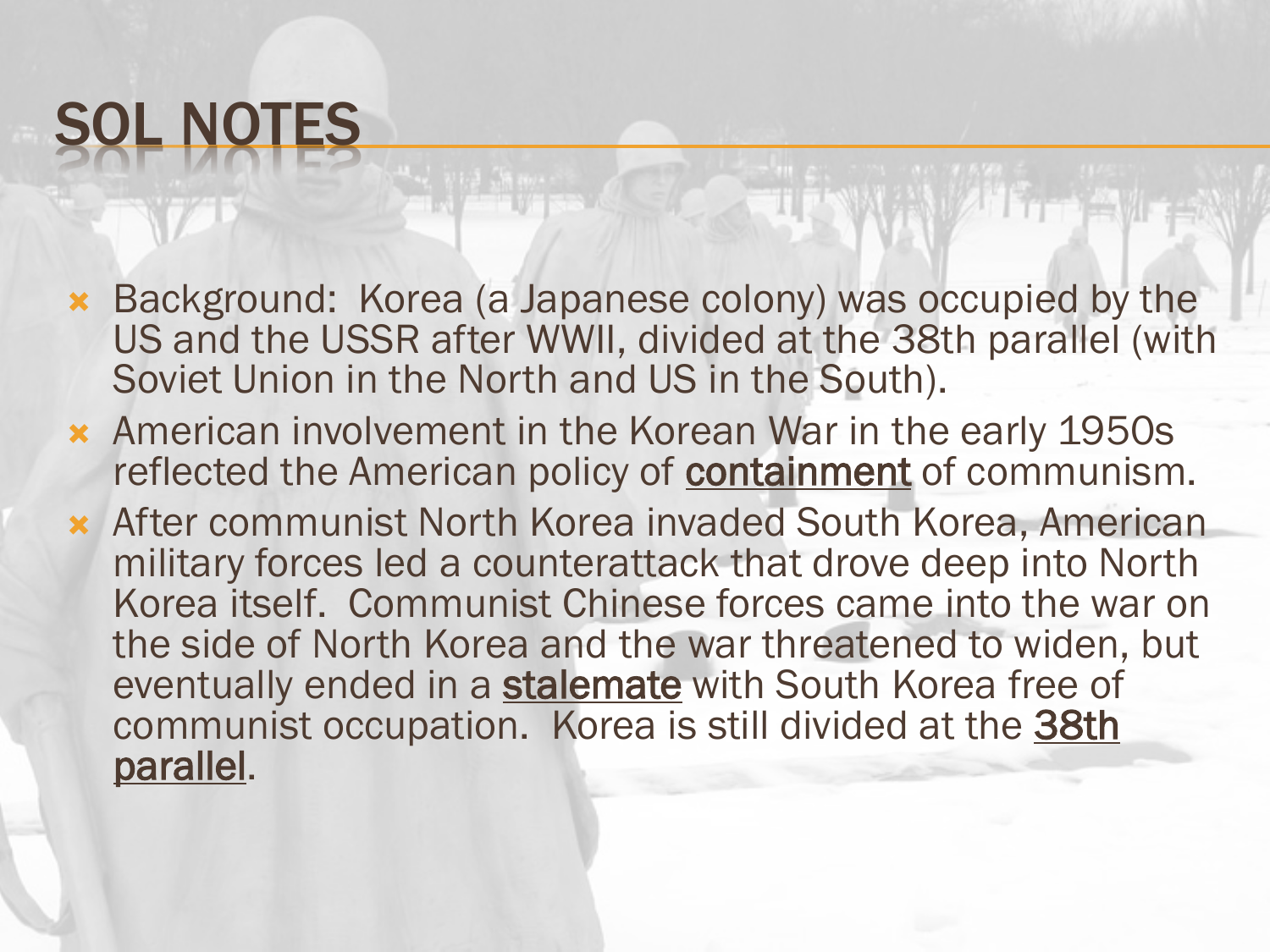## 1 TRIGGER: JUNE 1950

**x North Korea and** China invade South.

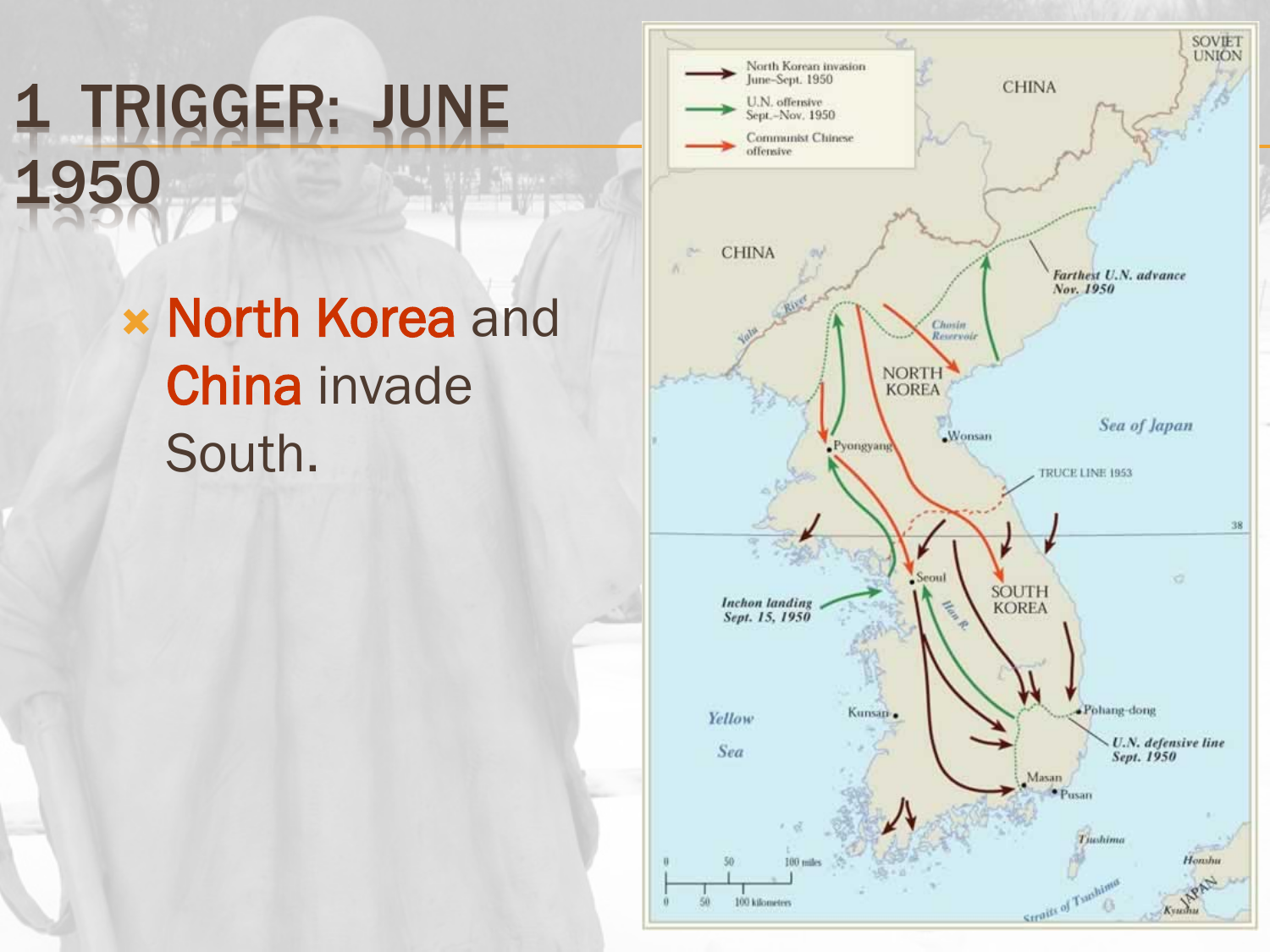## 2 GOAL: TRUMAN & UN

#### **\* "Limited War**" to push North Korea back and stop spread of communism.



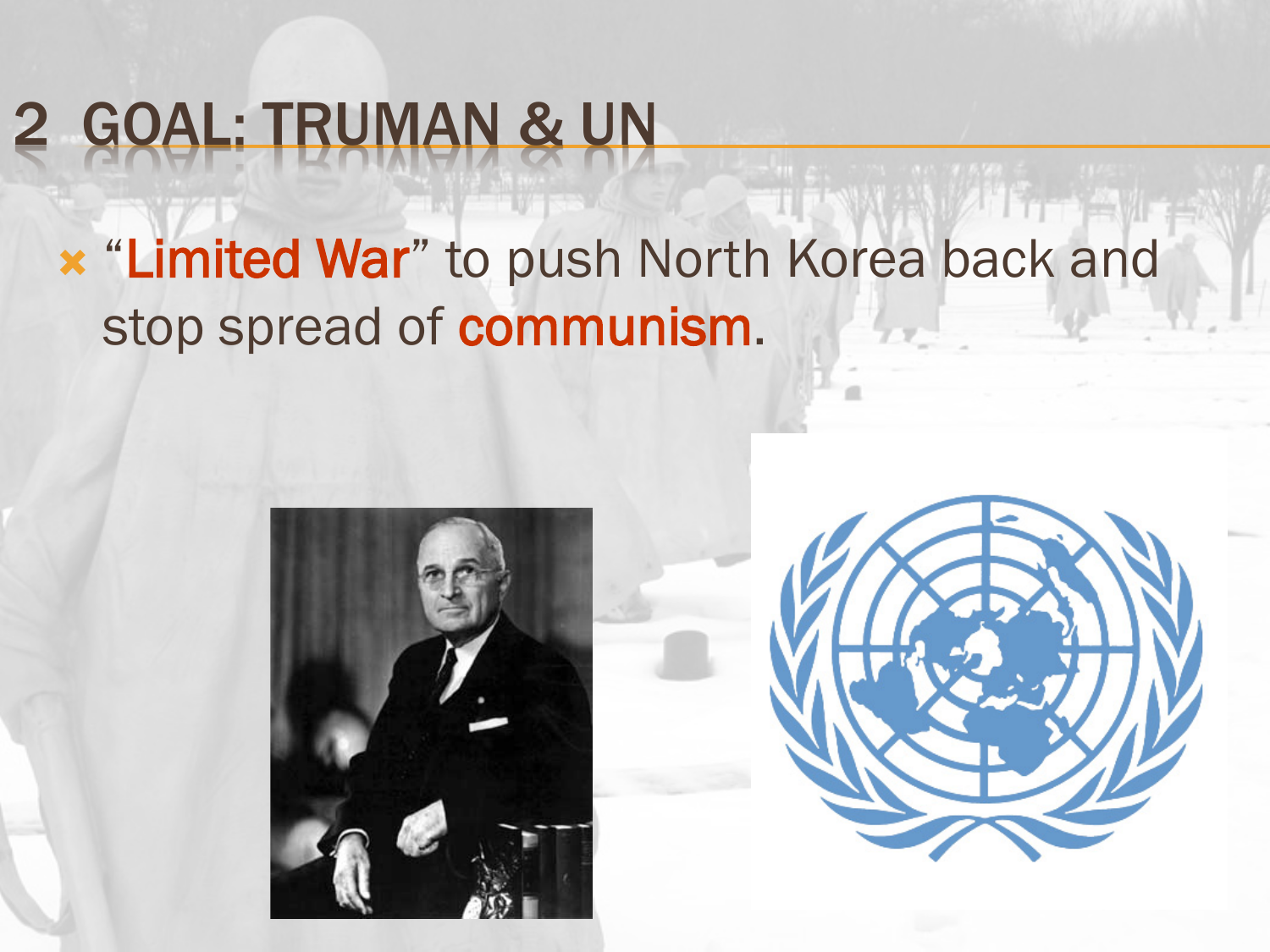## EARLY ON: AUG/SEPT 1950

 UN forces (led by US) quickly forced to "Pusan Perimeter"

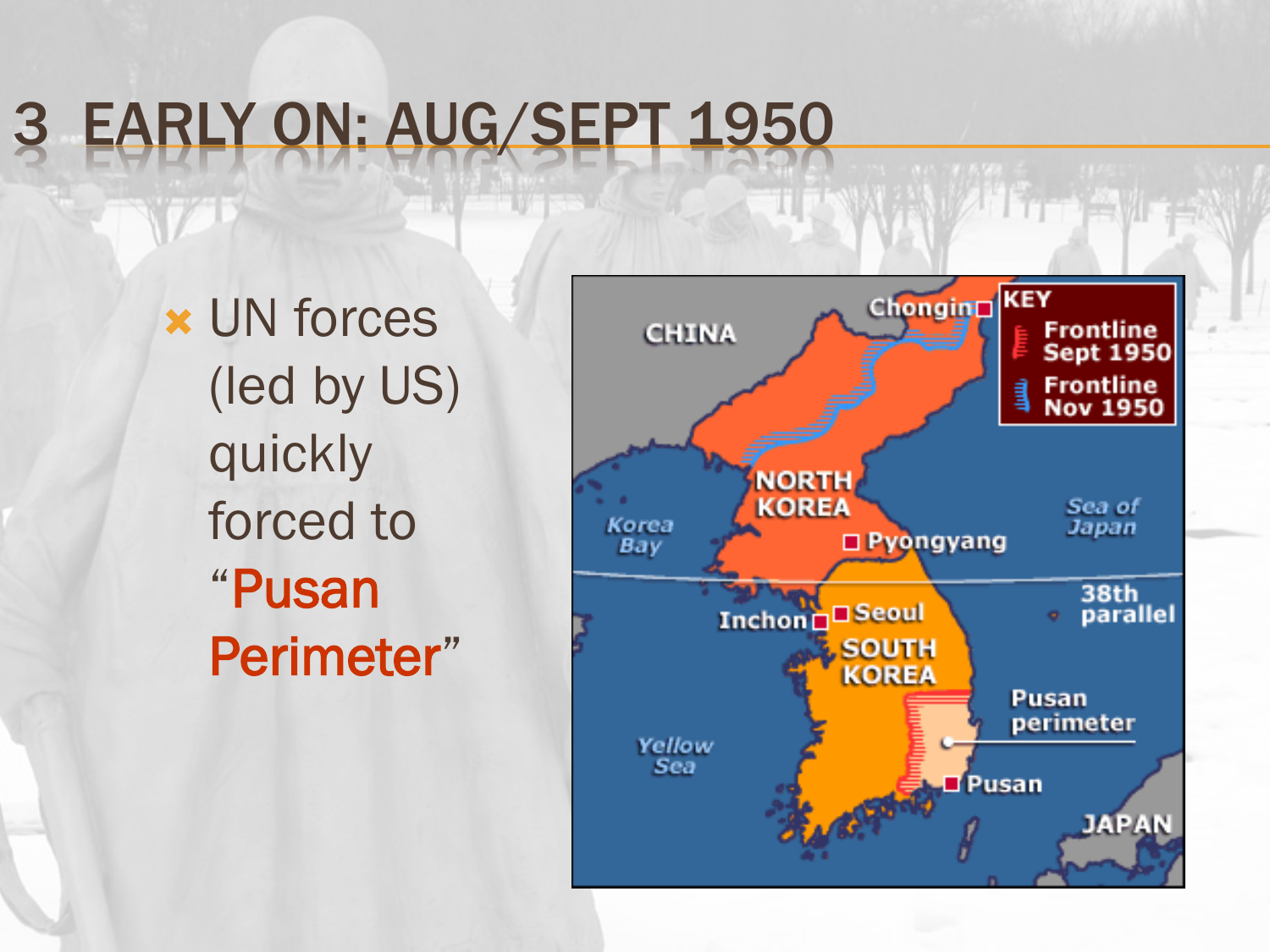## 4. COUNTER: EARLY 1951

#### MacArthur lands in enemy territory, sweeps north to Chinese border **x China** then enters war to

help out North

Photo # 80-G-421944 Struble, MacArthur & Smith at Inchon, 1950

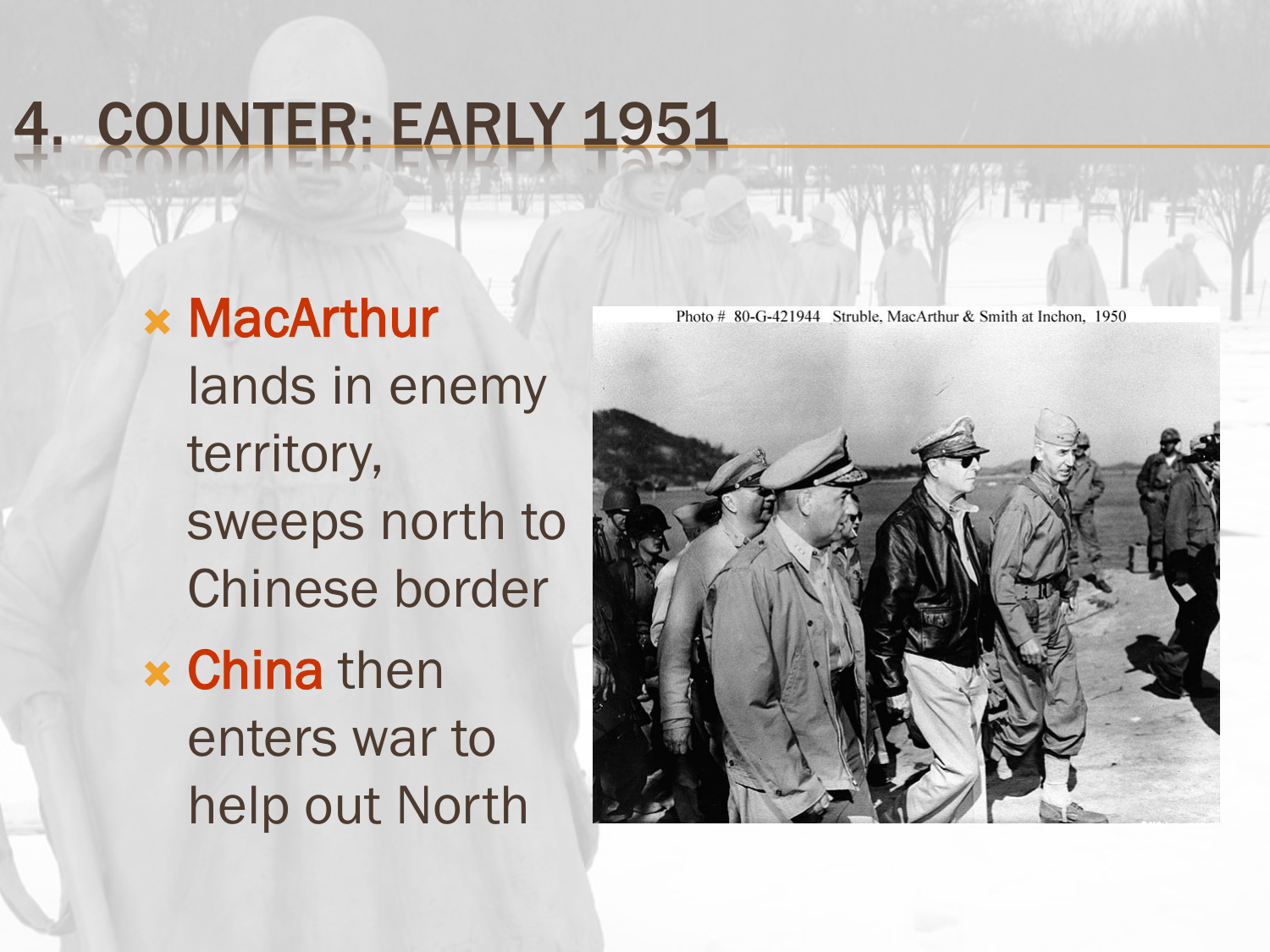## 4. COUNTER: EARLY 1951

**\* MacArthur goes** public with his wish for use of atomic bomb vs. China (Truman disagrees, due to "limited war" goal)

-MacArthur fired